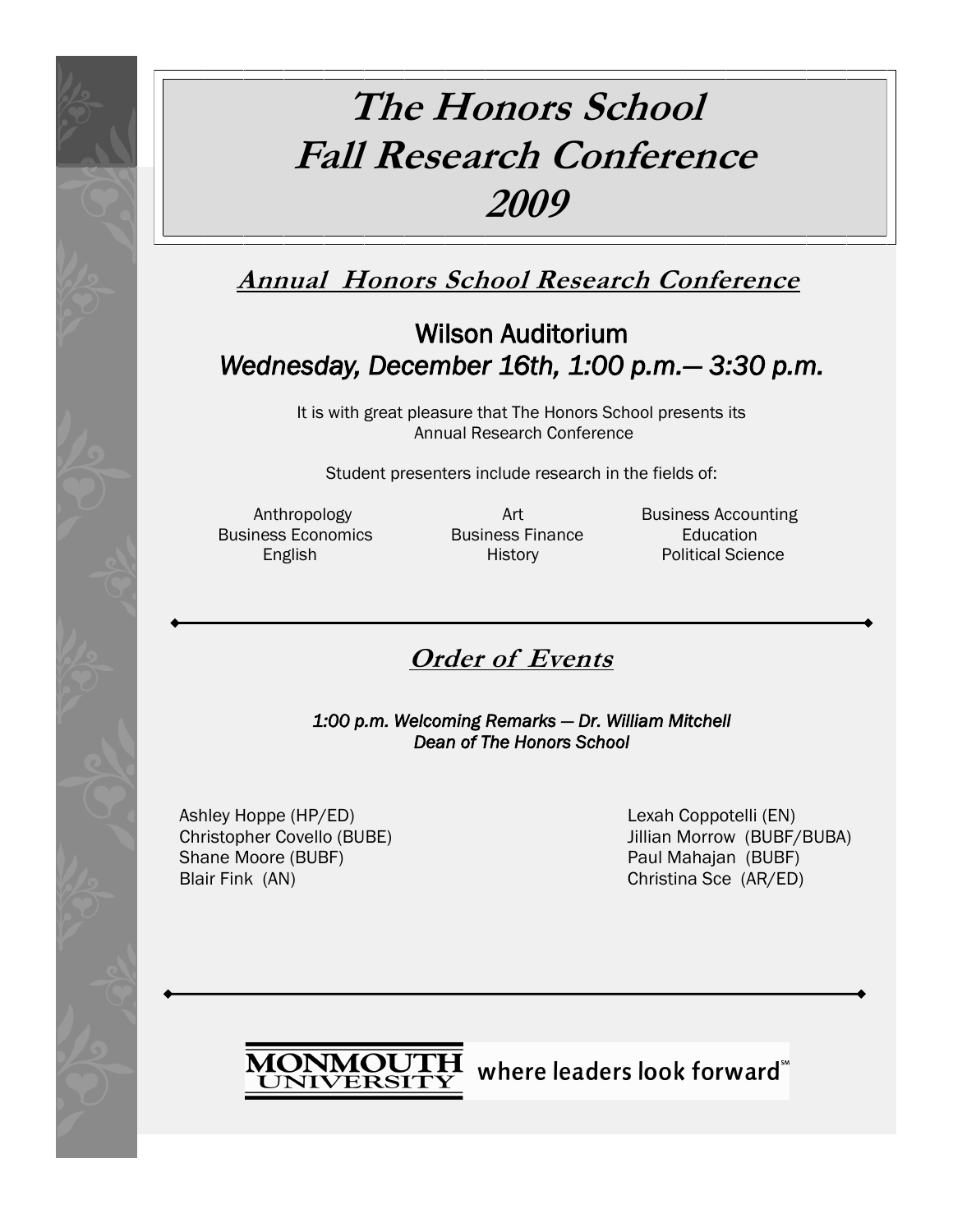# **PRESENTERS**

### Ashley Hoppe Chief Advisor: Dr. Laurel Chehayl Failing Our Democracy: Civic Education in New Jersey Schools Second Reader: Dr. Joseph Patten

This project is an examination of civic literacy among recent high school graduates. The author administered surveys to college freshman designed to measure civic literacy. The survey was aligned to New Jersey Core Curriculum Content Standards to determine if the sample retained the information covered during a Kindergarten to Twelfth-Grade education in New Jersey. Using previous national studies in conjunction with this survey the level of civic education was determined to be below par. Finally, ways to remedy the deficiencies are examined.

### Lexah Coppotelli Chief Advisor: Dr. Margaret Del Guercio "The Marriage of True Minds:" Comprehension of Love in Shakespeare Second Reader: Dr. Susan Starke

Shakespeare's works illustrate the comprehensive love formed on the basis of intellectual and emotional compatibility as opposed to divinely ordained or merely sensual love. He critiques courtly the conventions of love and Platonism through satiric deconstruction in A Midsummer Night's Dream. In addition Shakespeare's romantic comedies to propose that love is a comprehensive process that develops through courtship, specifically illustrated in plays such as The Taming of the Shrew and Much Ado About Nothing. Comprehensive love illustrates the portrayal of a more rational method of contemplation that foreshadows the Enlightenment Era. This theory of love becomes the new ideal as it illustrates "the marriage of true minds" (1) that is proposed in Sonnet 116. It represents a less spiritual and fate-centered love which incorporates the realistic depiction of human complexity that allows the characters control in their own relationships and independent voices, especially for the female characters.

## Christopher M. Covello Chief Advisor: Dr. Patrick O'Halloran Professional Sports Stadiums and their Effect on the Local Economy Second Reader: Dr. Karen Schmelzkopf

The recent surge in the construction of new professional sports stadiums throughout the continental United States has sparked renewed interest in the economic costs and benefits, rekindling interest in researching the economic effect of placing these stadiums in particular locations. This thesis explores how a sports team uses its advantages to gain new amenities from a city without actually working to improve the economic situation of the city they represent. Although these stadiums have little economic impact which is often negative, there is a positive impact in that stadiums bring together the community, encouraging a sense of civic pride. Cost-benefit analysis reveals that these positive non-monetary impacts often outweigh the negative economic impacts. This benefit combined with the monopolistic position of teams in a city influence political decision, explaining why new stadium construction has risen over the past ten years.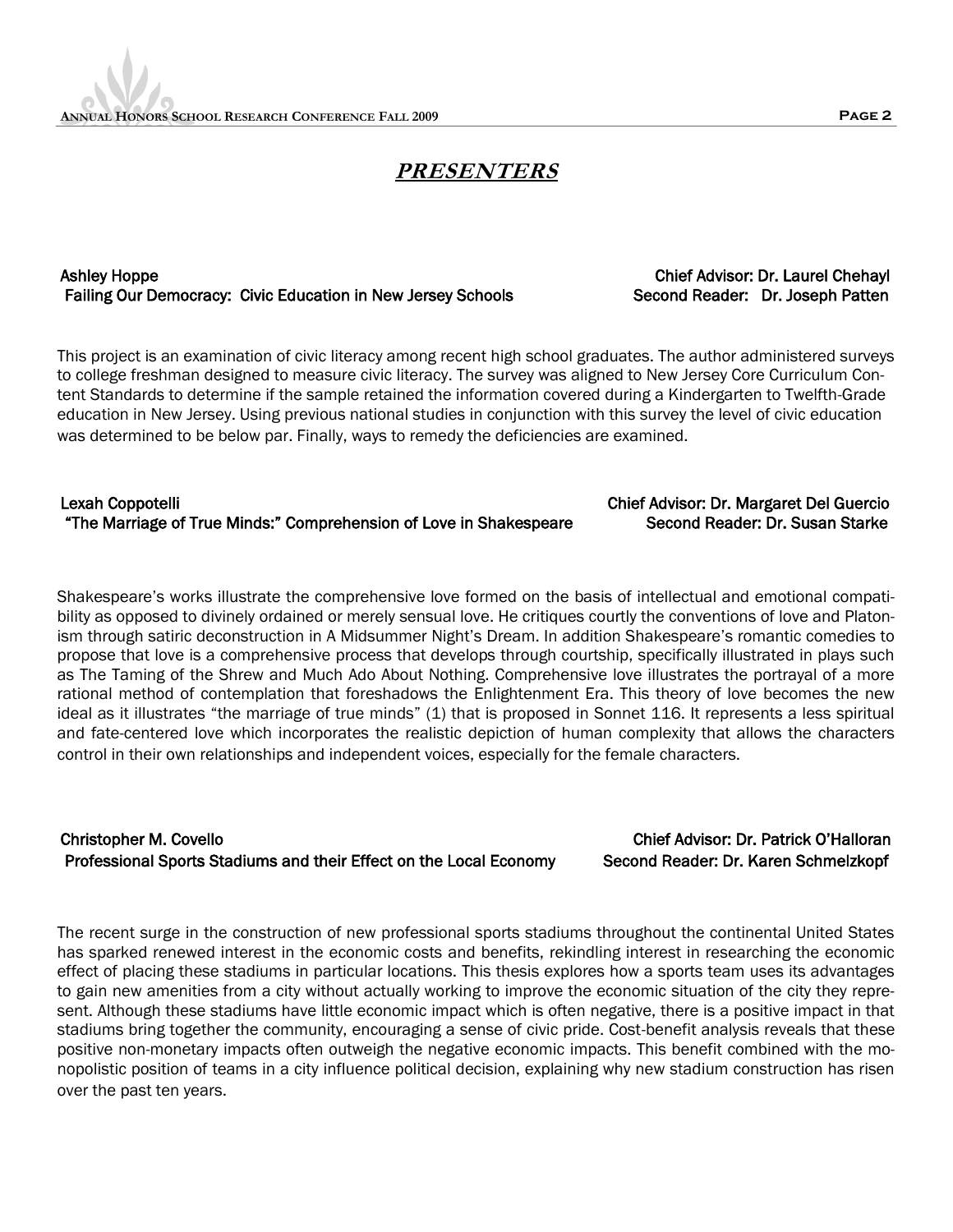

# **PRESENTERS (cont.)**

Jillian Morrow Chief Advisor: Prof. Ralph Evangelista Asset Misappropriation-Larceny, Skimming and Frequent Disimbursement Second Reader: Prof. Douglas Stives

Employee theft and fraud is a significant problem for corporations and other firms. This thesis evaluates employee theft, focusing on larceny, skimming and fraudulent disbursement schemes. Furthermore solutions and precautions in evaluating these schemes are offered. This project is important because fraud is found everywhere. Multiple databases show fraud occurs in unexpected workplaces and businesses by various employees in numerous occupations. The American economy is changing and myriads of people are losing their jobs. Because of the recent changes in the economy, this study provides new information on the effects of fraud on firms and workers in the corporate world.

### Shane Moore Chief Advisor: Dr. Nancy Uddin Financial Statement Fraud: A look at managerial behavior Second Reader: Prof. Douglas Stives behind white collar crimes

This thesis examines the behavioral reasons why corporate managers commit financial statement fraud, focusing on the attitude/rationalization side of the fraud triangle. The fraud triangle theory states that motivation, opportunity and attitude/rationalization all need to exist in unison in order for fraud to occur. This paper first provides background information and statistics about the most common types of financial statement fraud schemes and the type of industries where fraud is most likely to occur. Sources will be used to prove that the main motivating factor behind financial statement fraud is behavioral, that attitude/rationalization is the most important aspect of the fraud triangle. This paper concludes with a case study of one of the most famous fraud scandals of modern times Enron. The paper thus provides insight on why this scandal occurred and offers advice on what the corporation could have done to avoid this scandal.

Paul Mahajan Chief Advisor: Dr. Andreas Christofi Midas Touch: How stable is Gold? Second Reader: Dr. Robert H. Scott III

This research explores the financial return of gold over two business cycles (1990-2009) compared to the return of the S&P 500 and inflation. Utilizing this analysis, the paper examines the possibilities of gold both as a possible stable growth asset and as a value-adding asset during peroids of market volatility.